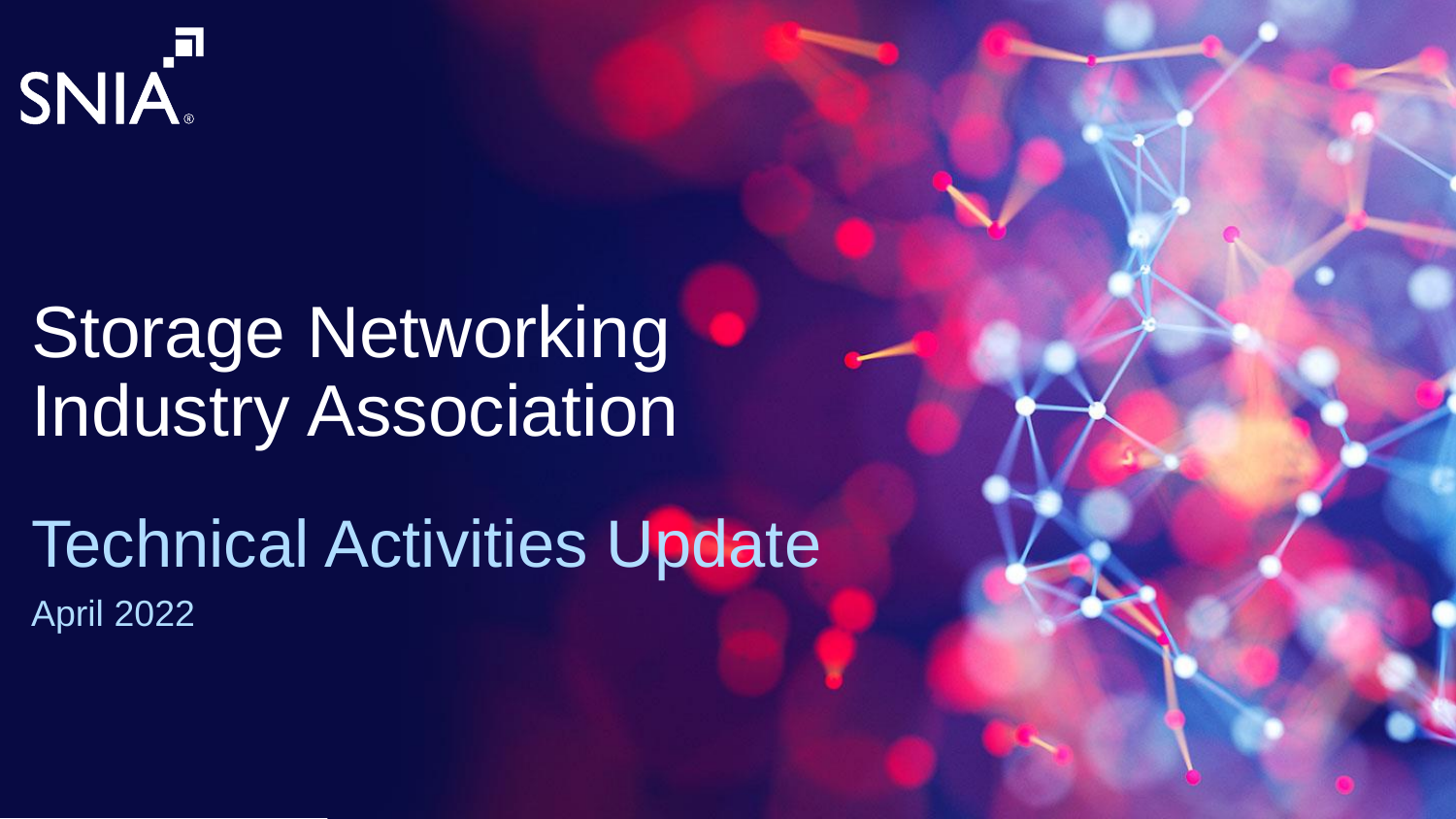## SNIA Public Review Drafts

- Smart Data Accelerator Interface ("SDXI") Specification v0.9.0 rev 1
- Blockchain Interoperability Specification v0.5 rev 0.1
- Computational Storage Architecture and Programming Model v0.8 rev 0
- Computational Storage API v0.5 rev 0
- **DRAFT CDMI Extensions and Profiles** 
	- Capabilities Selection Extension v2.0
	- CORS Extension v2.0
	- **Data Affinity Extension v2.0**
	- **Extended Child Listing v2.0**
	- $\blacksquare$  Jobs v2.0
	- **Partial Upload Extension v2.0**

### **Check them out! - Provide Feedback!**

*Participate in their development!*

/www.snia.org/publicreview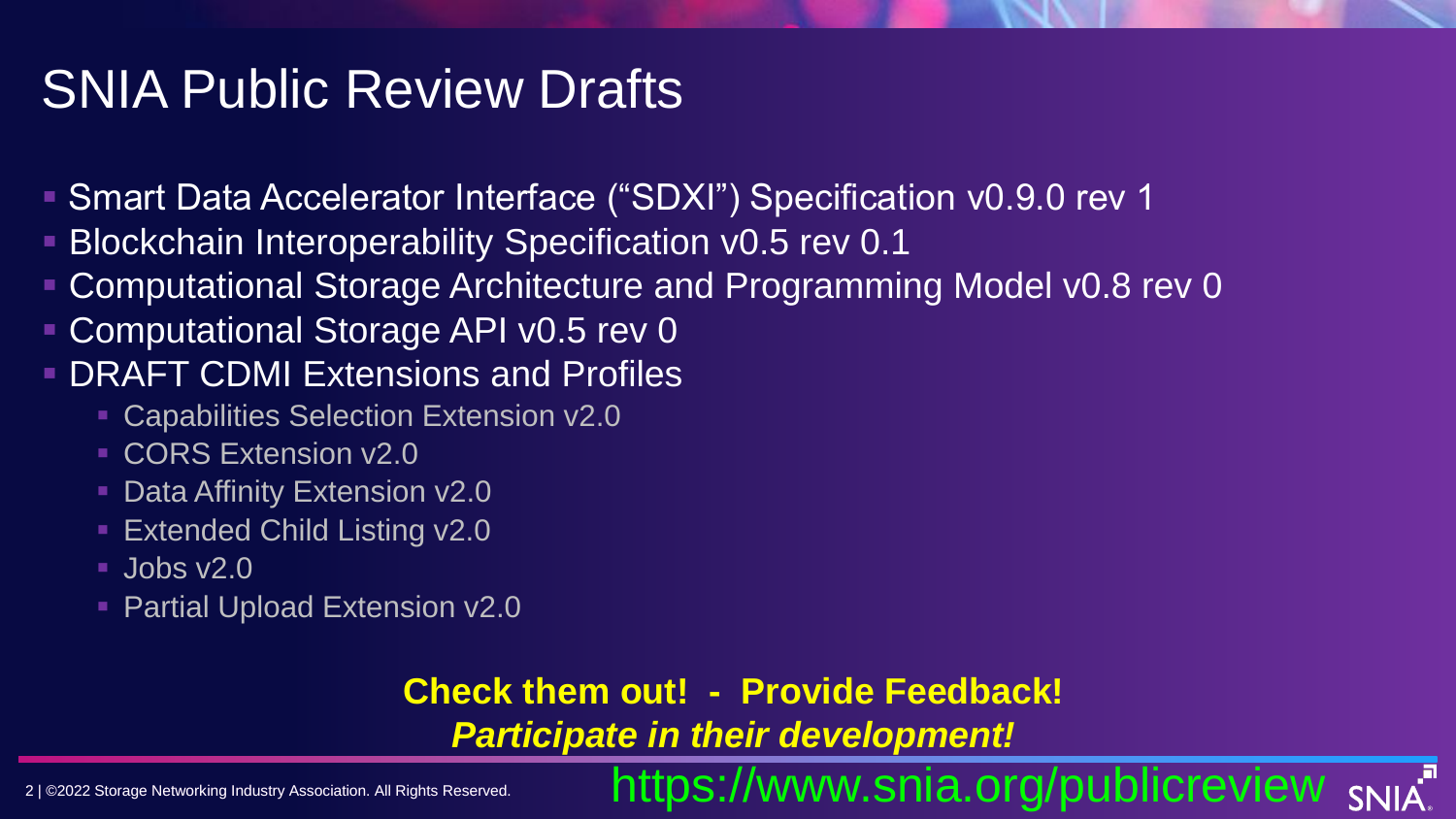### Storage Developer Podcast: Latest Episode



**This week's highlighted Podcast: #166: Future of Storage Platform Architecture** by Mohan Kumar, Intel Fellow, Intel and Anjaneya 'Reddy' Chagam, Principal Engineer and Chief SDS Architect, Intel

Traditional Storage Node consists of Compute, Networking and Storage elements. In this case, the entire node is a single failure domain and as such both data and meta data are maintained in storage. Emergence of CXL allows us to re-think the traditional storage node architecture. In future, the storage (behind CXL IO) and metadata memory (behind a CXL memory) can be disaggregated locally or across a bunch of storage nodes to improve the availability of the data. Further, memory persistence can be achieved at a granular level using CXL memory devices. Future extensions to CXL with fabric like attributes have potential to further extend the data replication capabilities of the storage platform. In this talk, we will discuss the various platform architecture options that are emerging for the storage node and how they can change the face of traditional storage node organization.

Learning Objectives: 1) Illustrate that the current architecture assumptions for Storage node need to be revisited; 2) Explore options for new storage node architecture with CXL; 3) Explore architecture options for storage node with a fabric extension (beyond today's CXL); 4) Encourage partnership with industry to work together on storage node innovation; 5) Explore storage infrastructure disaggregation and its value to future of storage.

#### 3 | ©2022 Storage Networking Industry Association. All Rights Reserved.

### https://www.snia.org/podcasts

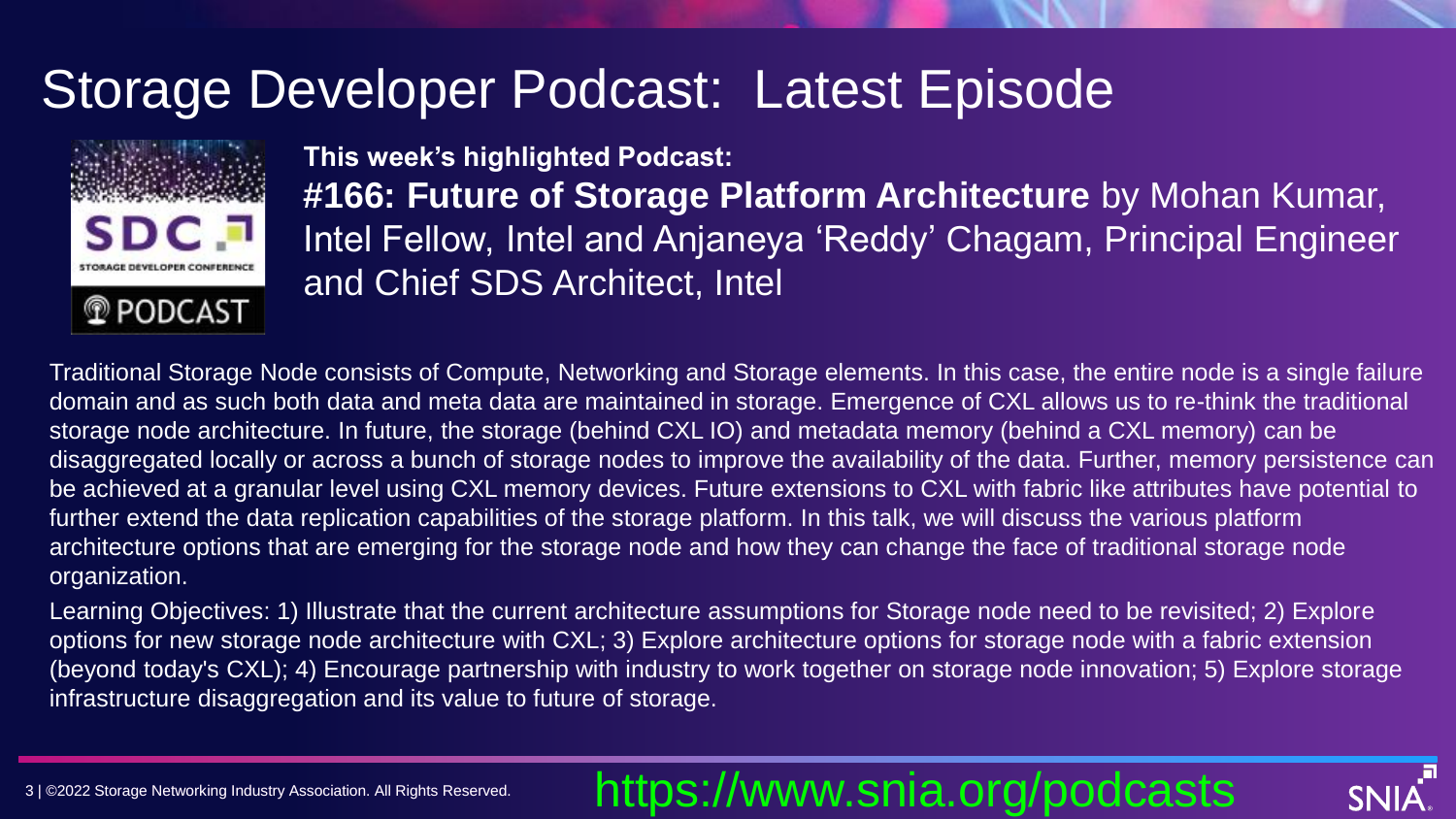### Storage Developer Podcast: Upcoming Episodes

- **NVMe-oF: Protocols & Transports Deep Dive**
- PCIe® 6.0: A High-Performance Interconnect for Storage Networking **Challenges**
- Completing the Picture for NVMe and NVMe-oF Management: Guidelines for Implementations
- **Computational Storage Moving Forward with an Architecture and API**

https://www.snia.org/podcast

**Emerging Storage Security Landscape**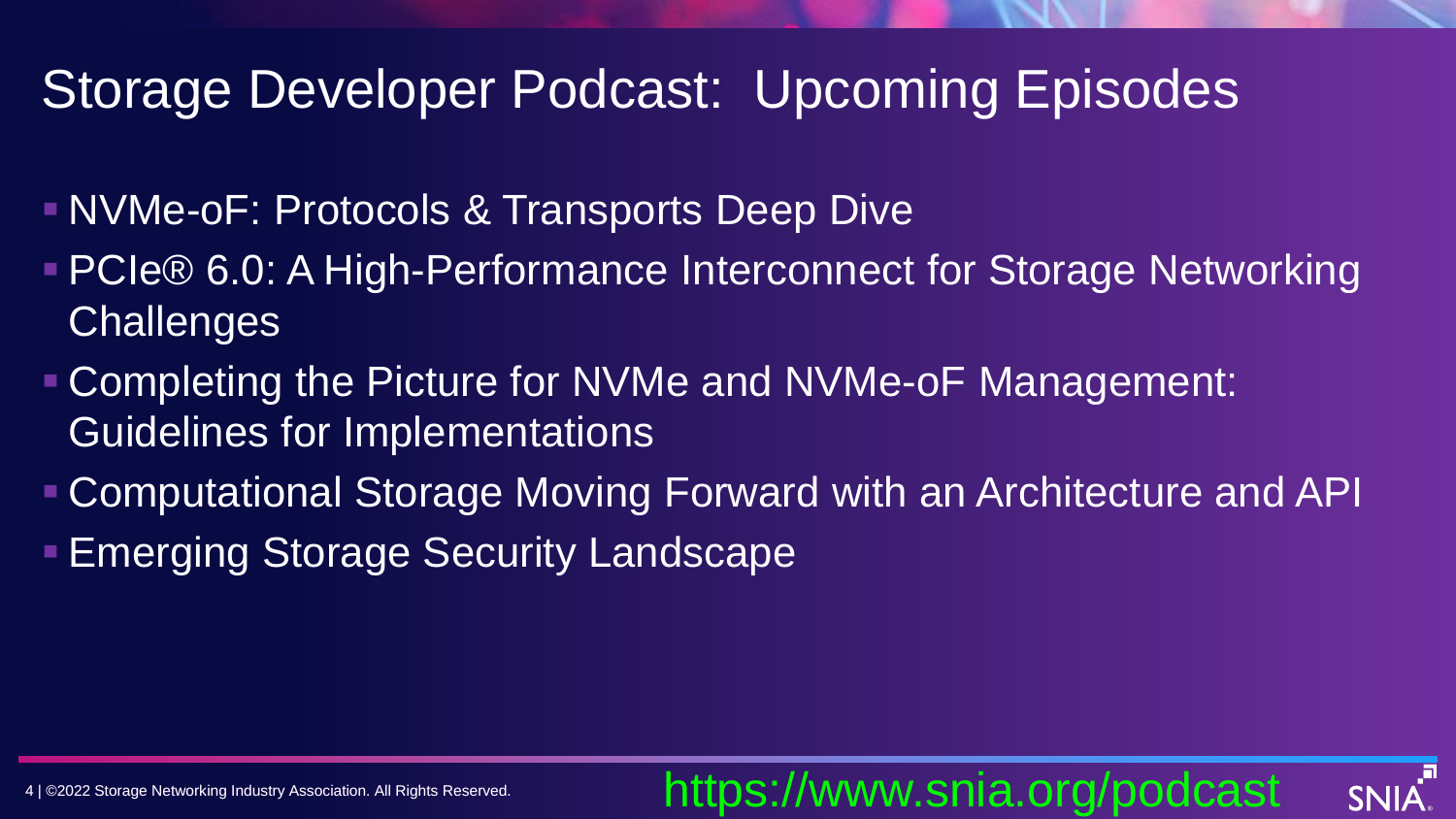## Next SNIA LIVE Webcast

### ▪ **Storage Life on the Edge: Security Challenges**

#### ▪ **Wednesday, April 27, 2022. 10:00 am PT / 1:00 pm ET**

- **The complex and changeable structure of edge computing, together with its network connections, massive real-time data, challenging operating environment, distributed edge cloud collaboration, and other characteristics, create a multitude of security challenges. This panel of experts will explore these challenges and wade into the debate as to whether existing security practices and standards are adequate for this emerging area of computing. Join us for a discussion that will cover:**
	- Understanding the key security issues associated with edge computing
	- **Identify potentially relevant standards and industry guidance (e.g., IoT security)**
	- **Offer awareness of new security initiatives focused on edge computing**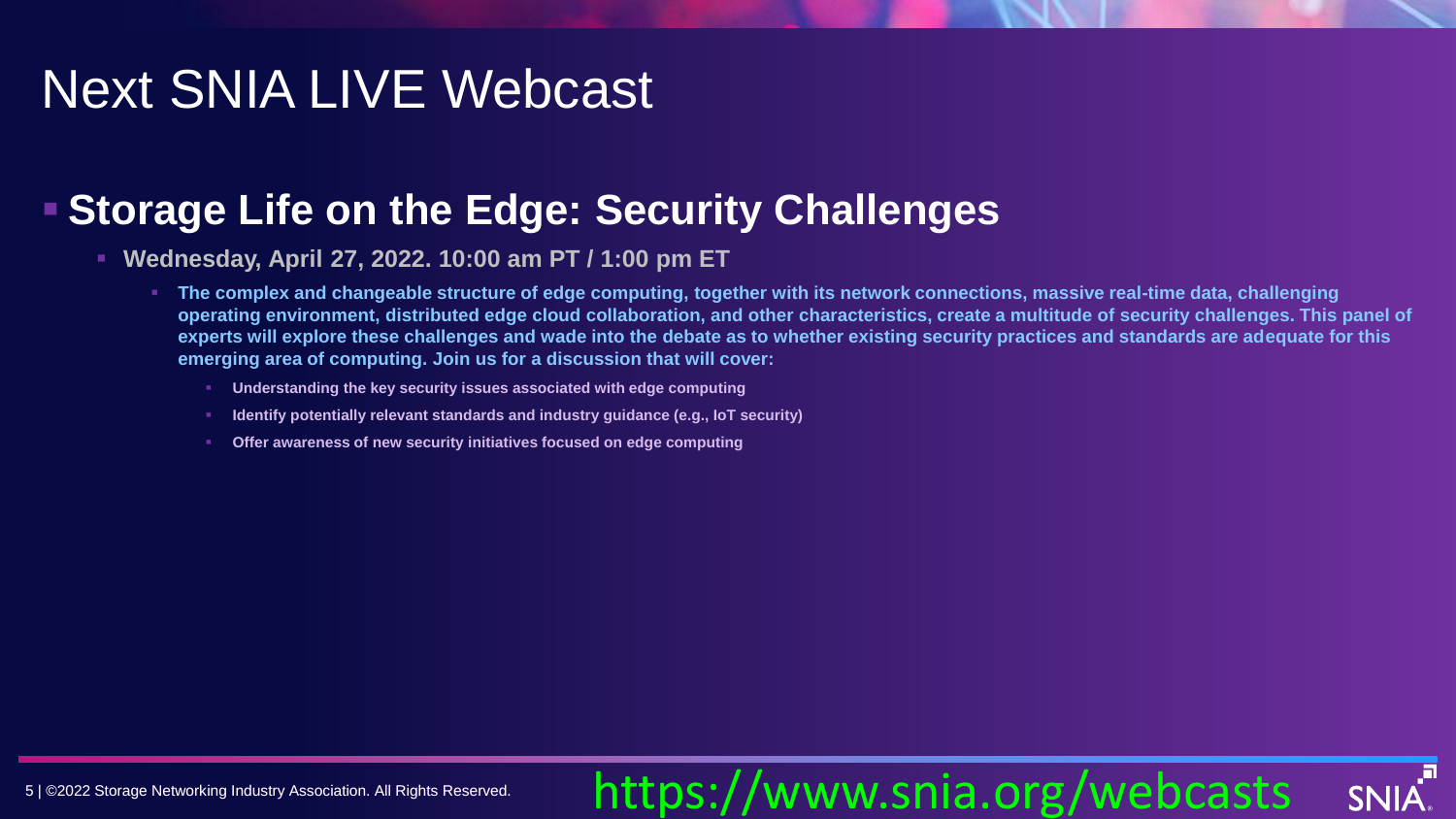## Upcoming SNIA LIVE Webcasts

### ▪ **SmartNICs to xPUs – Why is the Use of Accelerators Accelerating?**

#### ▪ **Thursday, May 19, 2022. 11:00 am PT / 2:00 pm ET**

As applications continue to increase in complexity and users demand more from their workloads, there is a trend to again deploy dedicated **accelerator chips to assist or offload the main CPU. These new accelerators (xPUs) have multiple names such as SmartNIC, DPU, IPU, APU, NAPU. How are these different than GPU, TPU, CPU? xPUs accelerate and offload functions including math, networking, storage, cryptography, security, and management. This webcast will cover key topics about, and clarify questions surrounding, xPUs.**

**https://www.snia.org/webcasts**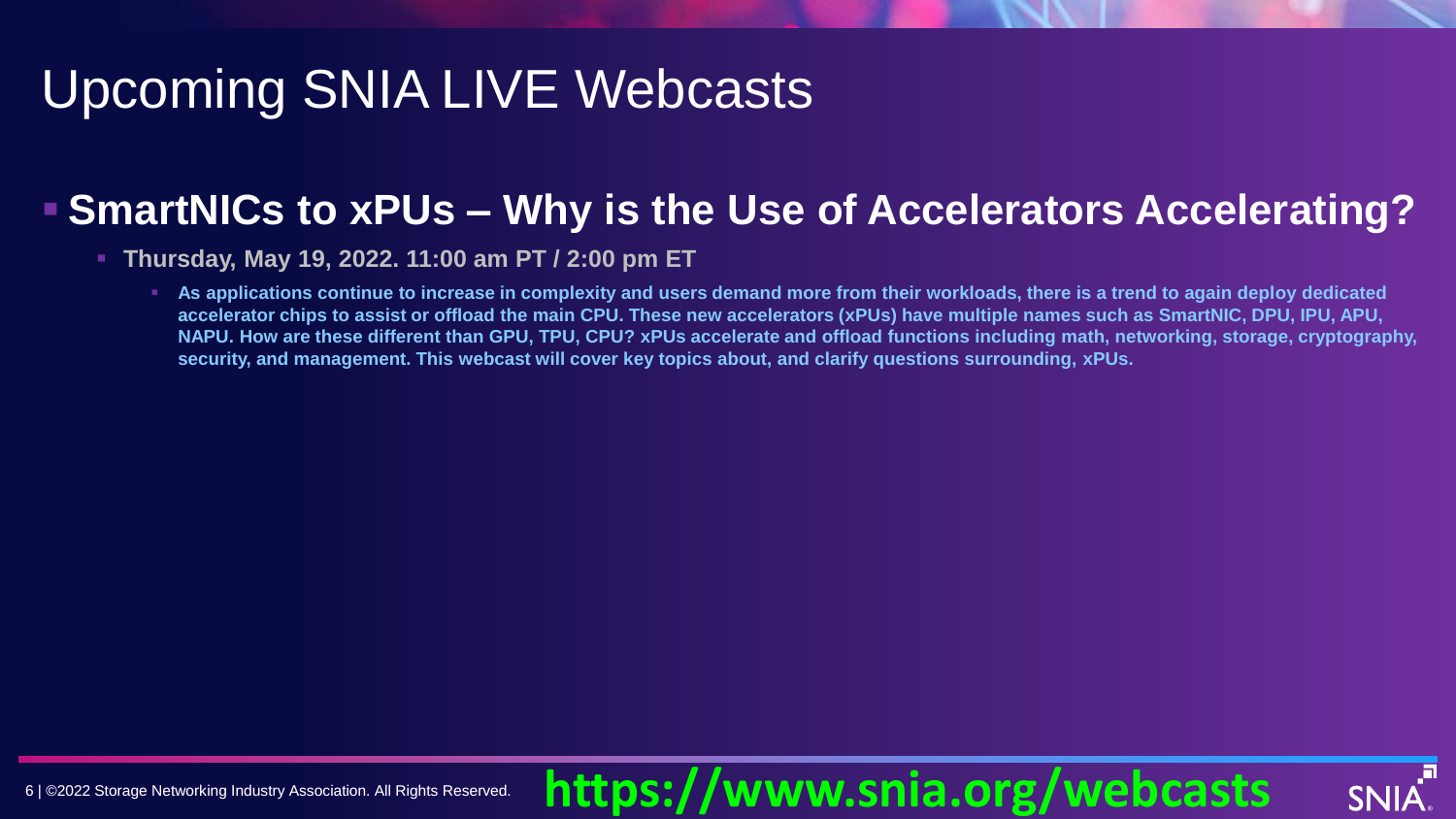

## **Geek Out on Data Privacy &** Protection

Data protection and data privacy have become Board level discussions as failing to secure sensitive information puts businesses at significant risk of being exploited by cybercriminals, and can lead to organizations facing enormous legal penalties. Geek Out here to learn best practices in data protection & data privacy, the storage security landscape, ransomware mitigation, and more.

#### Checkout past Geek Outs:

- Great Storage Debates
- NVMe over Fabrics
- Computational Storage
- SNIA Swordfish
- **Storage Basics**

### 7 | ©2022 Storage Networking Industry Association. All Rights Reserved. **http://www.snia.org/geekout**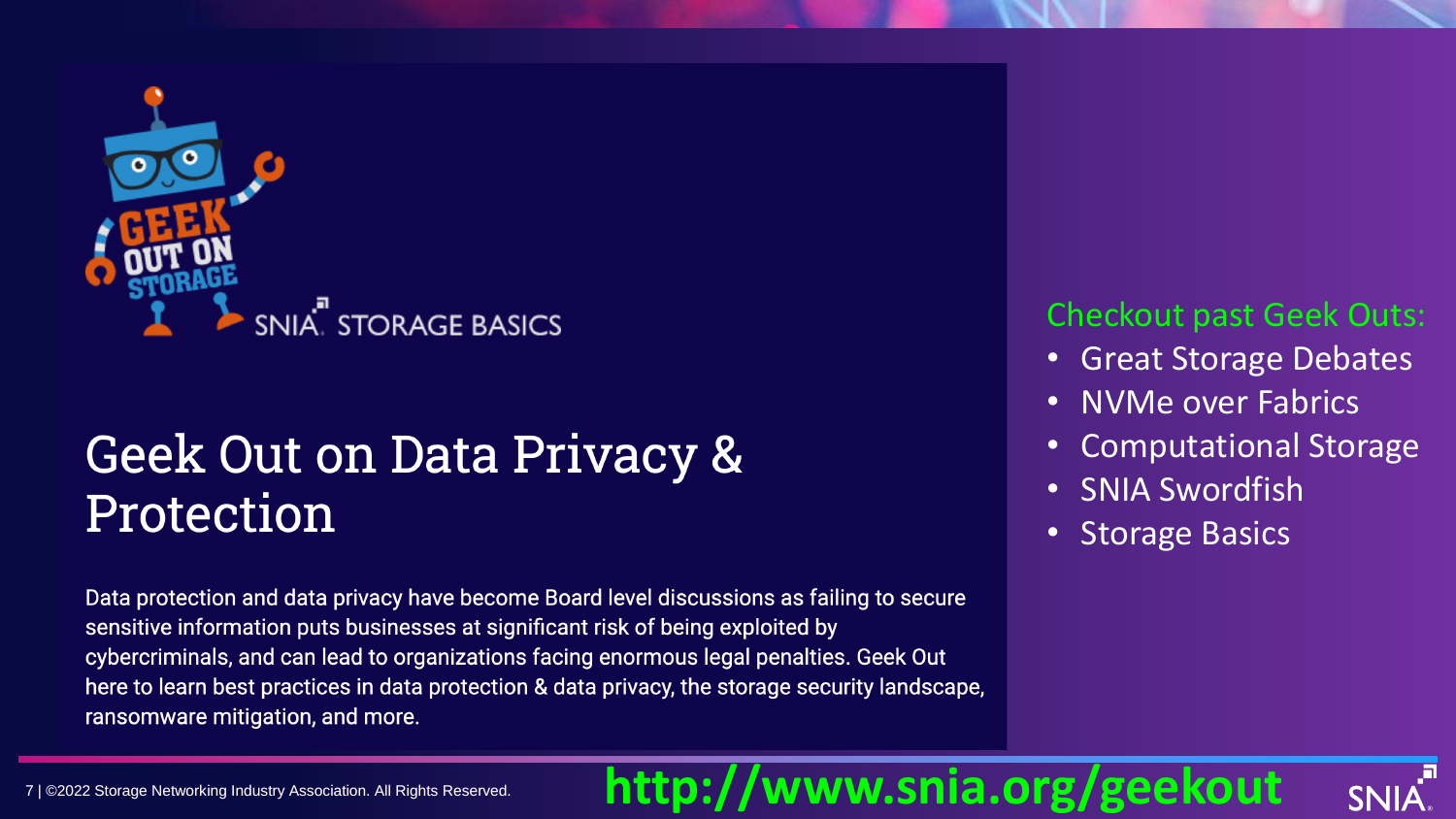## Upcoming SNIA Events

### **BISTUA Storage Security Summit**

**• May 11, 2022; Virtual** 

### ■ SNIA Persistent Memory + Computational Storage Summit

- **May 25–26, 2022; Virtual**
- SNIA SDC EMEA
	- **June 14, 2022; Virtual**
- Storage Developer Conference
	- **E** September 12–15, 2022; Fremont, CA

### **https://www.snia.org/events**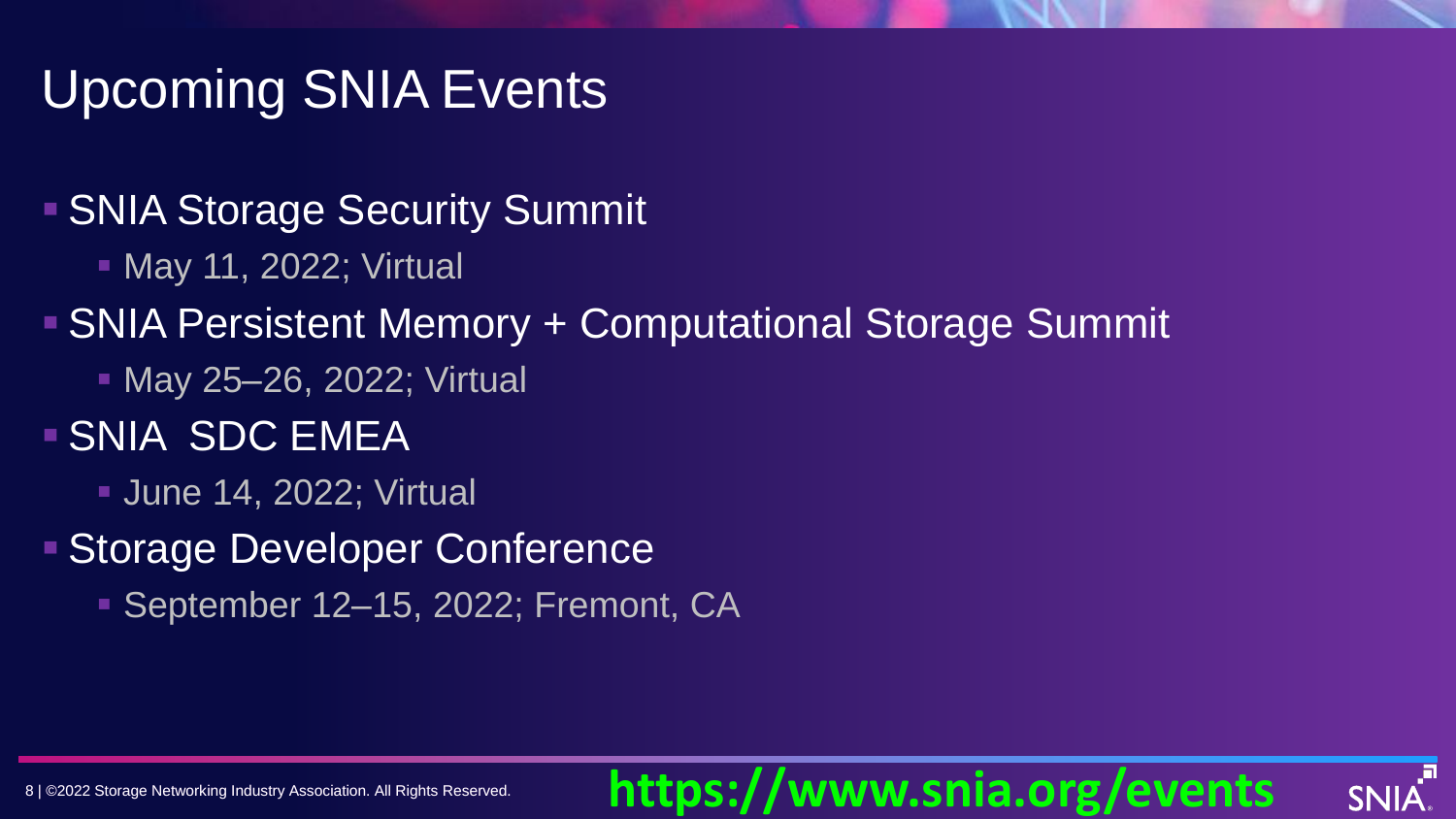## Speak at an upcoming SNIA Event

STORAGE DEVELOPER CONFERENCE



**BY Developers FOR Developers** 

**SDC US 2022** 

Event Dates: September 19-22, 2022 Call for Presentations Deadline: June 17, 2022

Taking place on September 19-22, 2022, SNIA's Storage Developer Conference (SDC) will bring the global storage developer community together to collaborate and network through the sharing of ideas, industry developments and best practices.

### **https://www.snia.org/cfp**